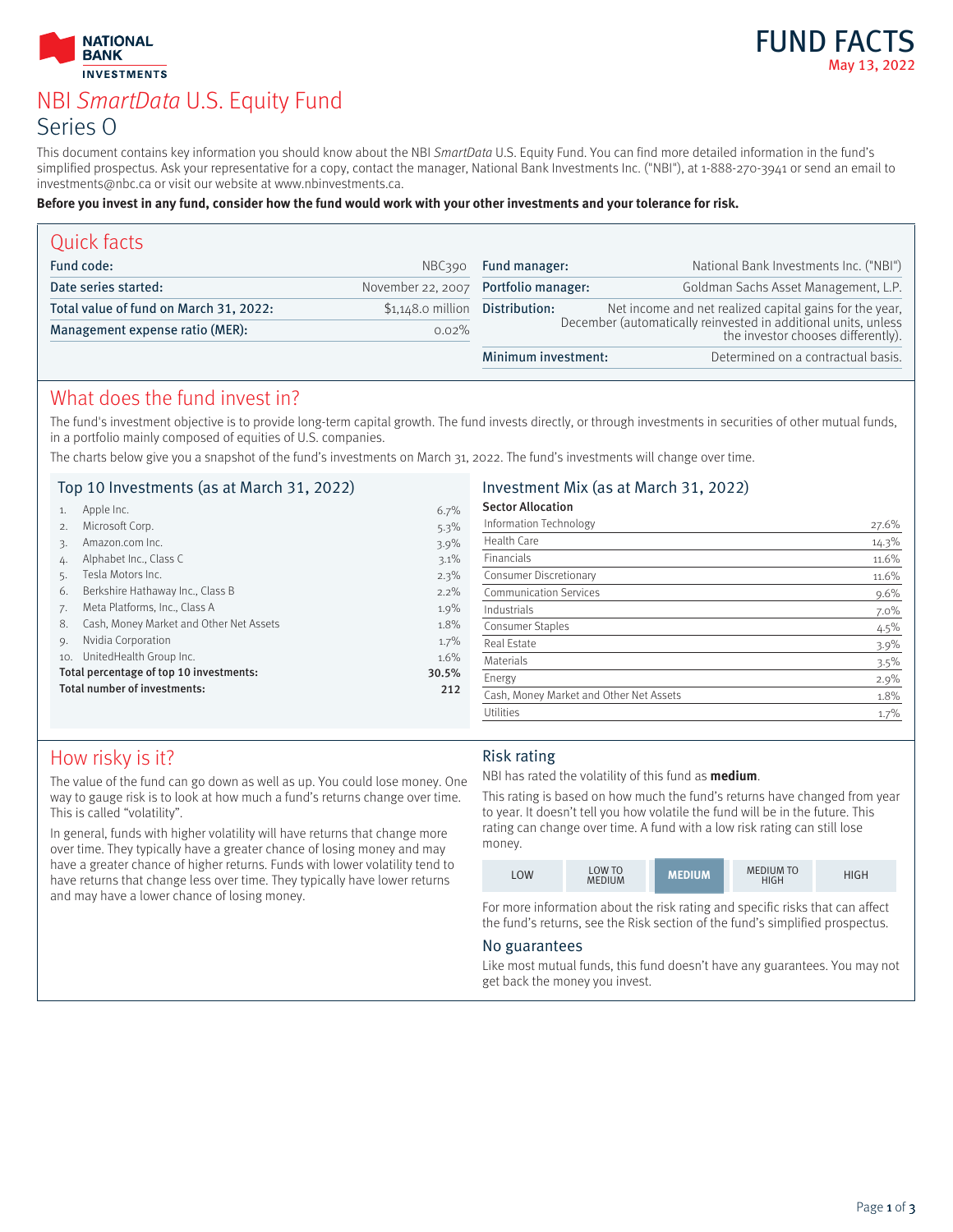

### How has the fund performed?

This section tells you how Series O units of the fund have performed over the past 4 years. Returns are after expenses have been deducted. These expenses reduce the fund's returns.

Please note that the returns presented in this section are calculated since April 28, 2017, the date Series O units began to be offered.

#### Year-by-year returns

This chart shows how Series O units of the fund performed in each of the past 4 years. The series did not drop in value. The range of returns and change from year to year can help you assess how risky the fund has been in the past. It does not tell you how the fund will perform in the future.



#### Best and worst 3-month returns

This table shows the best and worst returns for Series O units of the fund in a 3-month period over the past 4 years. The best and worst 3-month returns could be higher or lower in the future. Consider how much of a loss you could afford to take in a short period of time.

|                    | <b>Return</b> | 3 months ending | If you invested \$1,000 at the beginning of the period |
|--------------------|---------------|-----------------|--------------------------------------------------------|
| <b>Best Return</b> | $17.5\%$      | June 30, 2020   | Your investment would rise to \$1,175.                 |
| Worst return       | $-12.6\%$     | March 31, 2020  | Your investment would drop to \$874.                   |

#### Average return

The annual compounded return of Series O units of the fund was 13.99% since its inception. If you had invested \$1,000 in this series since inception, your investment would now be worth \$1,906.

| Who is this fund for?                                                                                                                                                      | A word about tax                                                                                                                                                                                                                                                                                                                                                              |  |
|----------------------------------------------------------------------------------------------------------------------------------------------------------------------------|-------------------------------------------------------------------------------------------------------------------------------------------------------------------------------------------------------------------------------------------------------------------------------------------------------------------------------------------------------------------------------|--|
| Investors who:<br>• are looking to invest for the long term (at least five years);<br>• are looking to diversify their investments through exposure to the U.S.<br>market. | In general, you'll have to pay income tax on any money you make on a<br>fund. How much you pay depends on the tax laws where you live and<br>whether or not you hold the fund in a registered plan, such as a Registered<br>Retirement Savings Plan (RRSP) or a Tax-Free Savings Account (TFSA).<br>Keep in mind that if you hold your fund in a non-registered account, fund |  |
| Don't buy this fund if you need a steady source of income from<br>your investment.                                                                                         | distributions are included in your taxable income, whether you get them in<br>cash or have them reinvested.                                                                                                                                                                                                                                                                   |  |

### How much does it cost?

The following tables show the fees and expenses you could pay to buy, own and sell Series O units of the fund. The fees and expenses – including any commissions – can vary among series of the fund and among funds. Higher commissions can influence representatives to recommend one investment over another. Ask about other funds and investments that may be suitable for you at a lower cost.

### 1. Sales Charges

There are no charges when you purchase your units through NBI.

#### 2. Fund expenses

You don't pay these expenses directly. They affect you because they reduce the fund's returns. As of December 31, 2021, the fund's expenses were 0.03% of its value. This equals \$0.30 for every \$1,000 invested.